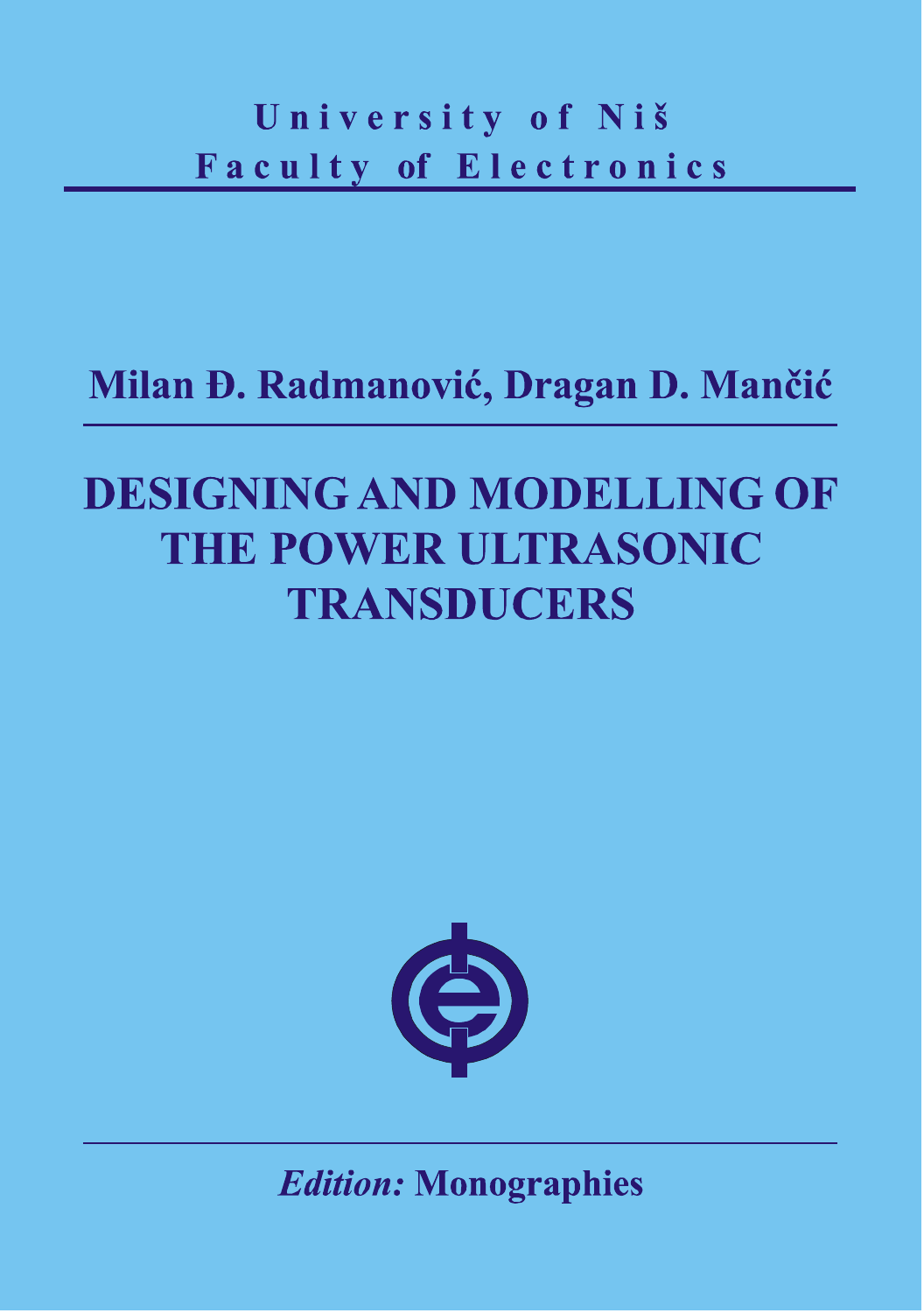

**A SERIES OF EXTRAORDINARY AND UNIQUE BOOKS RECOMMENDED BY MPI**

**Dr. Milan Đ. Radmanović, Dr. Dragan D. Mančić**

# **DESIGN AND MODELING OF THE POWER ULTRASONIC TRANSDUCERS**

**Published 2004 in Switzerland by MPI 198 pages, Copyright © by MPI All international distribution rights exclusively reserved for MPI**

**Book can be ordered from: MP Interconsulting mpi@bluewin.ch http://mastersonic.com**

**Marais 36 Phone/Fax: +41- (0)-32-9314045 2400, Le Locle email: mpi@mpi-ultrasonics.com Switzerland http://www.mpi-ultrasonics.com**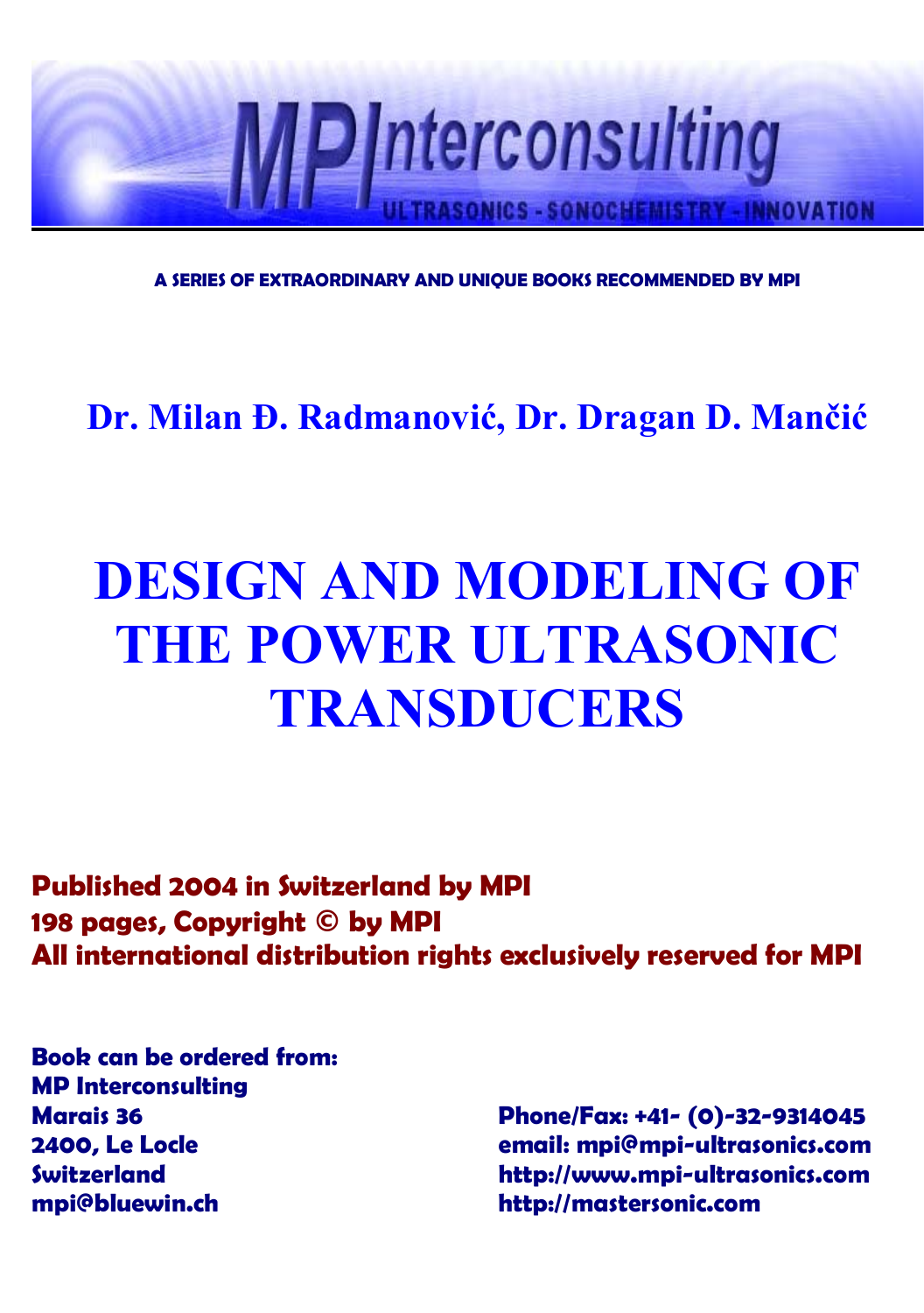#### *PREFACE*

*Field of power ultrasonic technique, which represents an important field of industrial electronics, in recent two decades experienced very swift and dynamic development. An intensive development concerns as design and construction of new ultrasonic devices, as well as broadening of application fields of power ultrasound in many industrial branches and processes (mechanical, electric, and chemical industry). Aside with appearing of new applications of ultrasound, new, more perfect sandwich transducers are designed and developed, and numerous scientific papers appeared, in which are treated different aspects of power ultrasonic technique, especially different electromechanical models by which is obtained design and optimization of ultrasonic transducers.*

*In this monograph firstly is performed systematization of different existing procedures and methods for modeling of power ultrasonic transducers. Besides that, new procedures of modeling, design, and optimization of power ultrasonic transducers are presented, based on previously realized original models of piezoceramic and metal rings. Thus is completed design of a sandwich transducer as a unique system, consisted of piezoceramic rings, emitting and reflecting metal ending, as well as of central bolt. Basic idea of the authors was to help with realized models to the designers of new ultrasonic systems, due to the fact that currently there is no literature from this field in Serbian.*

*Original results, presented in this monograph, are product of several-yearresearch in the field of power ultrasound in the Laboratory for energetic electronics and control of electroenergetic transducers in the Faculty of Electronics in Niš, wherefrom originated over 50 scientific papers from this field. Concrete results, presented here, are part of one master thesis and one doctoral dissertation, realized in the frame of research in this field.*

*On this occasion authors express their gratitude to the reviewers, Prof Vanča Litovski, Ph.D. and Prof Stojan Ristić, Ph.D. on their useful suggestions and notes.*

*Niš, January 2004 Authors*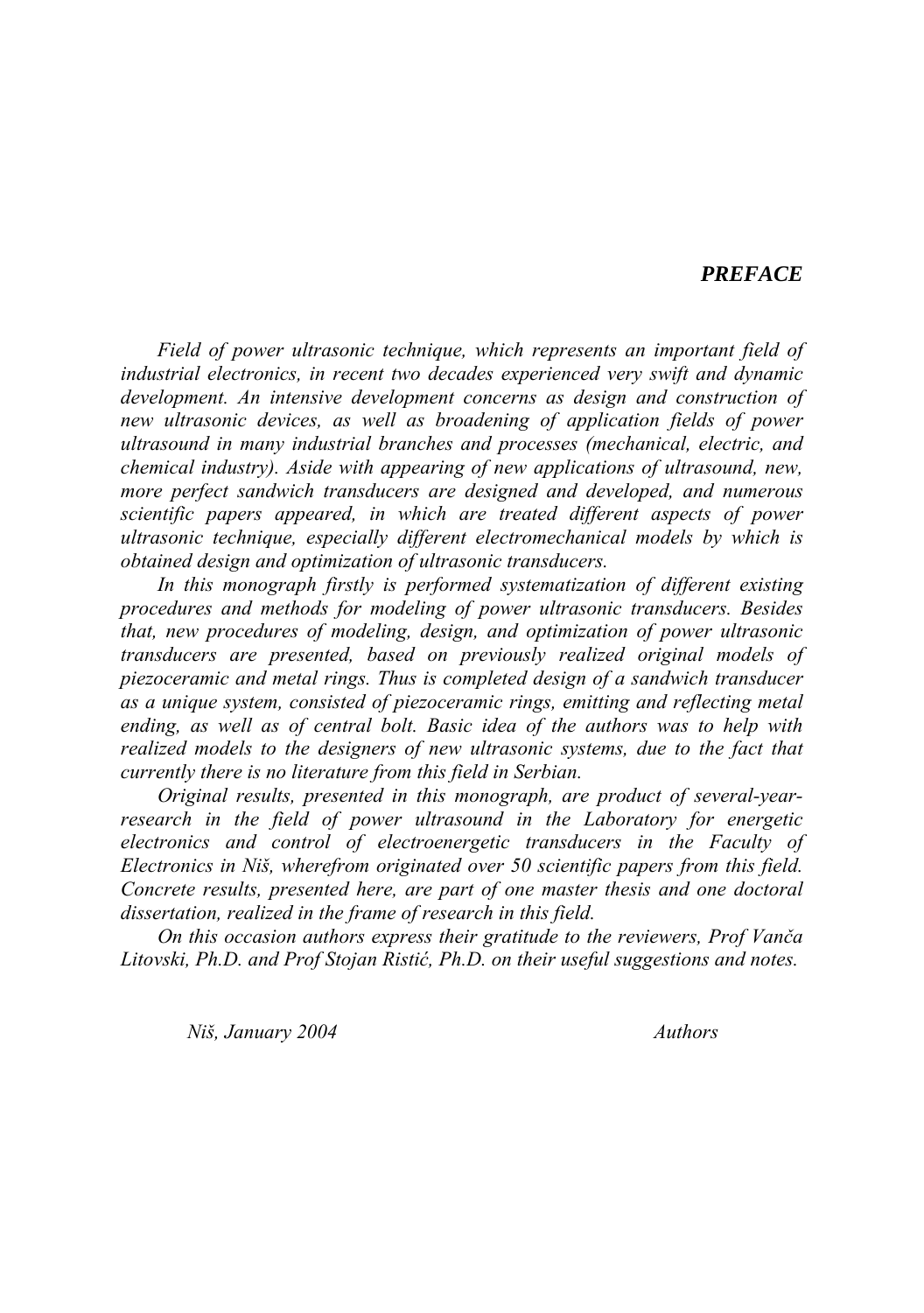#### **CONTENTS**

| 1.3. INTRODUCTION INTO MODELING OF ULTRASONIC                       |  |
|---------------------------------------------------------------------|--|
|                                                                     |  |
| MODELING OF PIEZOELECTRIC CERAMIC<br>2.                             |  |
| 2.1. ONE-DIMENSIONAL MODELS OF PIEZOCERAMICS 15                     |  |
|                                                                     |  |
|                                                                     |  |
| 2.1.3. Redwood's Version of Mason's Model of Piezoceramics 24       |  |
|                                                                     |  |
|                                                                     |  |
| 2.1.6. Martin's Model of Package Piezoceramic Transducers 30        |  |
| 2.2. THREE-DIMENSIONAL MODELS OF PIEZOCERAMIC                       |  |
|                                                                     |  |
|                                                                     |  |
| 2.2.3. Brissaud's 3D Model of Unloaded Piezoceramic Rings38         |  |
| 2.2.4. Matrix Radial Model of Thin Piezoceramic Rings39             |  |
| 2.2.5. Three-dimensional Model of a Piezoceramic Ring Loaded on All |  |
|                                                                     |  |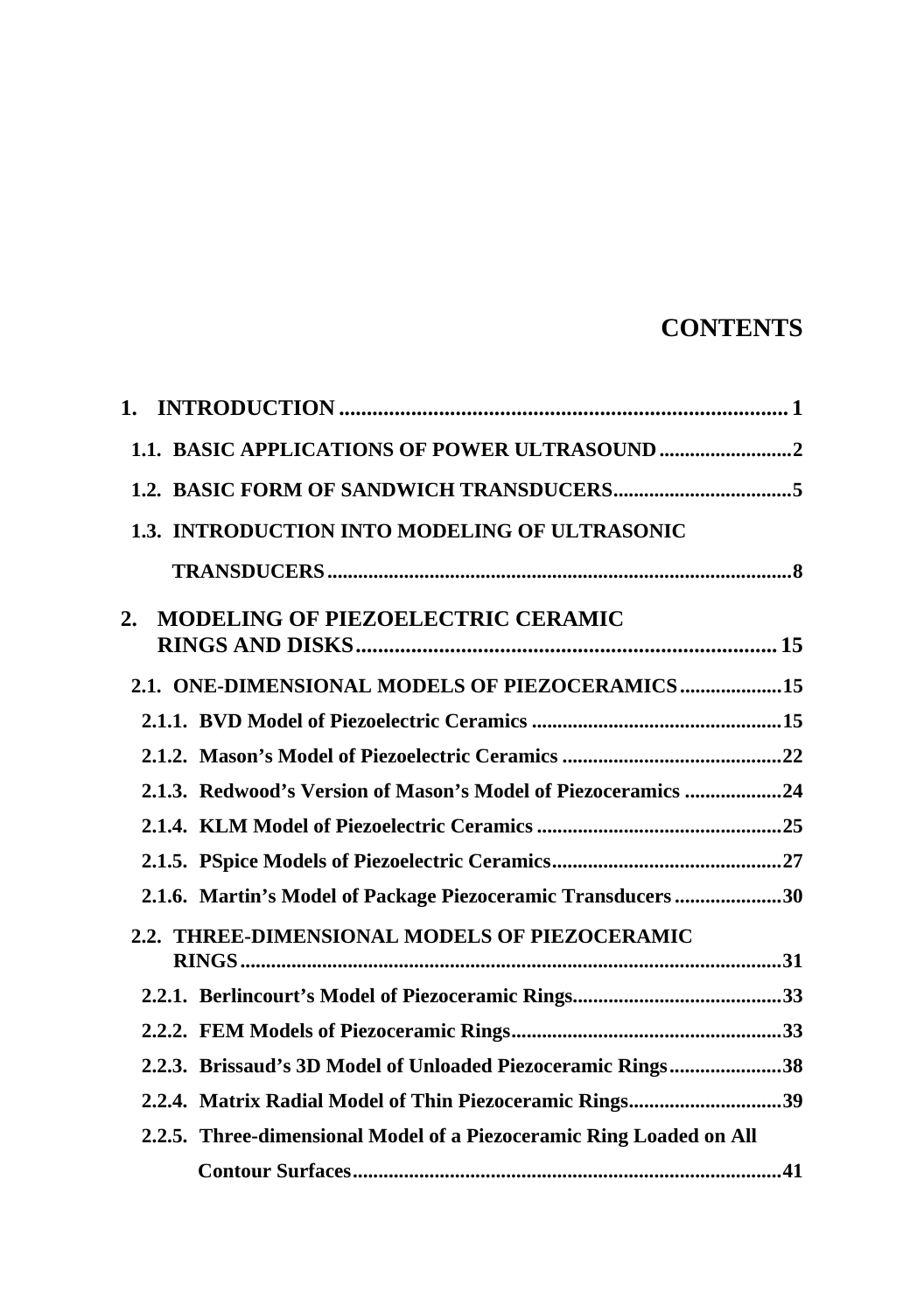| 2.2.5.2. Model of External Behaviour of Piezoceramic Ring44            |  |
|------------------------------------------------------------------------|--|
|                                                                        |  |
| 2.2.5.3.1. Input Electric Impedance of Ppiezoceramic Ring 47           |  |
|                                                                        |  |
| 2.2.5.3.3. Effective Electromechanical Coupling Factor 59              |  |
| 2.2.5.3.4. Components of Mechanical Displacement of Piezoceramic Ring  |  |
|                                                                        |  |
|                                                                        |  |
| 3. MODELING OF METAL CYLINDRICAL RESONATORS 75                         |  |
| 3.1. ONE-DIMENSIONAL MODELS OF METAL                                   |  |
|                                                                        |  |
| 3.1.1. Analysis of Oscillation of Long Half-wave Resonators76          |  |
|                                                                        |  |
|                                                                        |  |
|                                                                        |  |
| 3.2. THREE-DIMENSIONAL MODELS OF METAL RESONATORS84                    |  |
|                                                                        |  |
|                                                                        |  |
|                                                                        |  |
|                                                                        |  |
| 3.2.3. Numerical Analysis of Axisymmetric Oscillation of Metal Rings90 |  |
|                                                                        |  |
| 3.2.3.2. Analysis of Longitudinal Waves Ppropagation Velocity of       |  |
| 3.2.3.3. Determination of Resonant Frequencies of Metal Rings99        |  |
| 3.2.4. Three-dimensional Matrix Model of Metal Rings106                |  |
|                                                                        |  |
|                                                                        |  |
| 3.2.4.3. Comparison of Numerical and Experimental Results111           |  |
| <b>MODELING OF POWER ULTRASONIC</b><br>4.                              |  |
|                                                                        |  |
| <b>4.1. APPLICATION OF EXPERIMENTAL METHODS IN ULTRASONIC</b>          |  |
|                                                                        |  |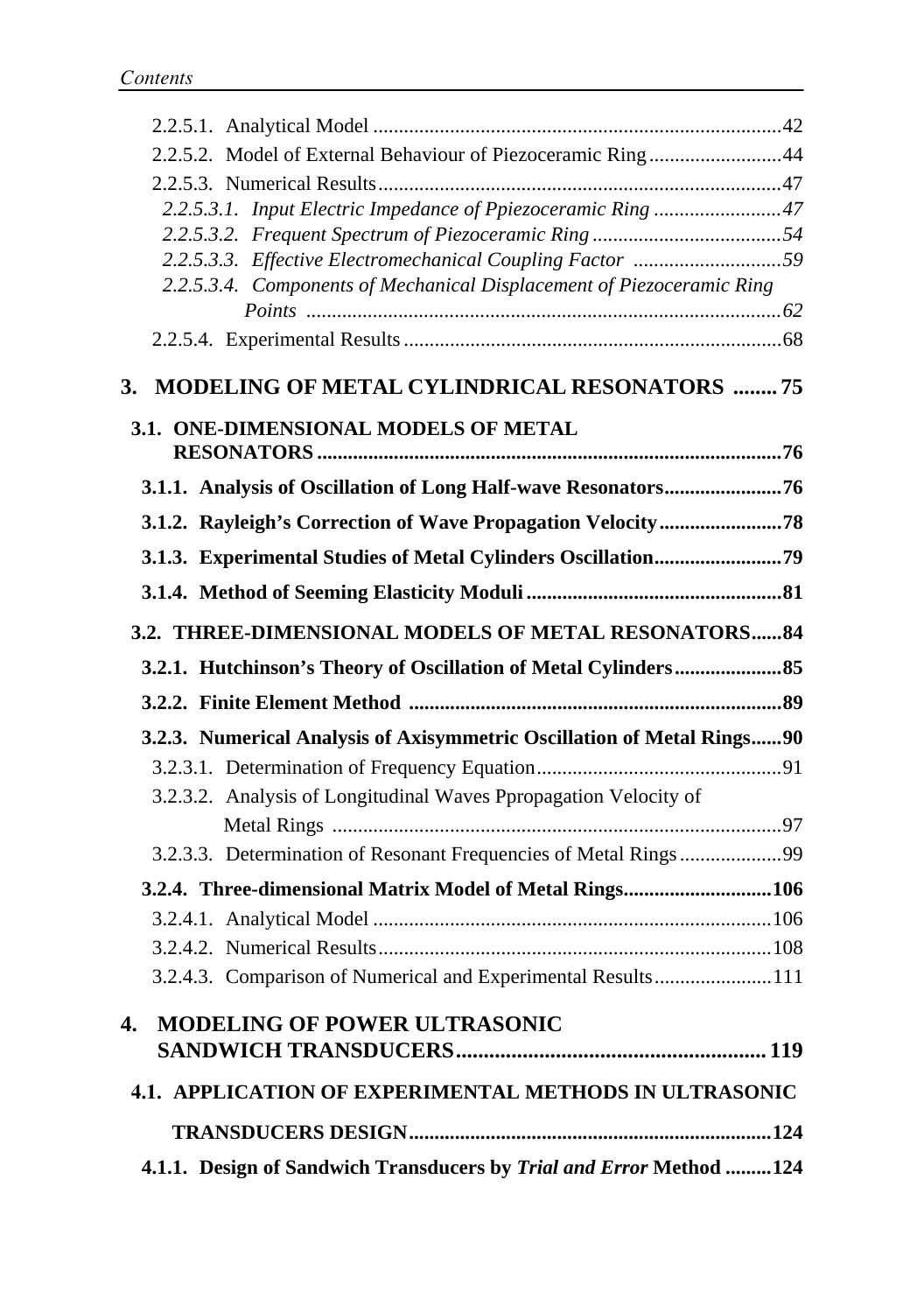| 4.1.1.1. An Example of Transducer Design with Heavy Metal Reflector 125         |
|---------------------------------------------------------------------------------|
|                                                                                 |
| 4.1.2. BVD Model of Ultrasonic Sandwich Transducers130                          |
| 4.1.2.1. An Example of Application of BVD Model in Design of the Circuit<br>for |
|                                                                                 |
|                                                                                 |
| 4.2. ONE-DIMENSIONAL MODELS OF PIEZOCERAMIC                                     |
|                                                                                 |
|                                                                                 |
| 4.2.2. Equation of Half-wave (1/2) Sandwich Transducers143                      |
|                                                                                 |
| 4.2.4. General One-dimensional Model of Sandwich Transducers148                 |
| 4.2.4.1. Comparison of Numerical and Experimental Results151                    |
| 4.2.5. Design of Ultrasonic Sandwich Transducers by Seeming Elasticity          |
|                                                                                 |
| 4.2.5.1. Comparison of Numerical and Experimental Results158                    |
| 4.3. THREE-DIMENSIONAL MODELS OF ULTRASONIC                                     |
|                                                                                 |
| 4.3.2. Three-dimensional Matrix Model of Piezoceramic                           |
| 4.3.3. Comparison of Numerical and Experimental Results165                      |
|                                                                                 |